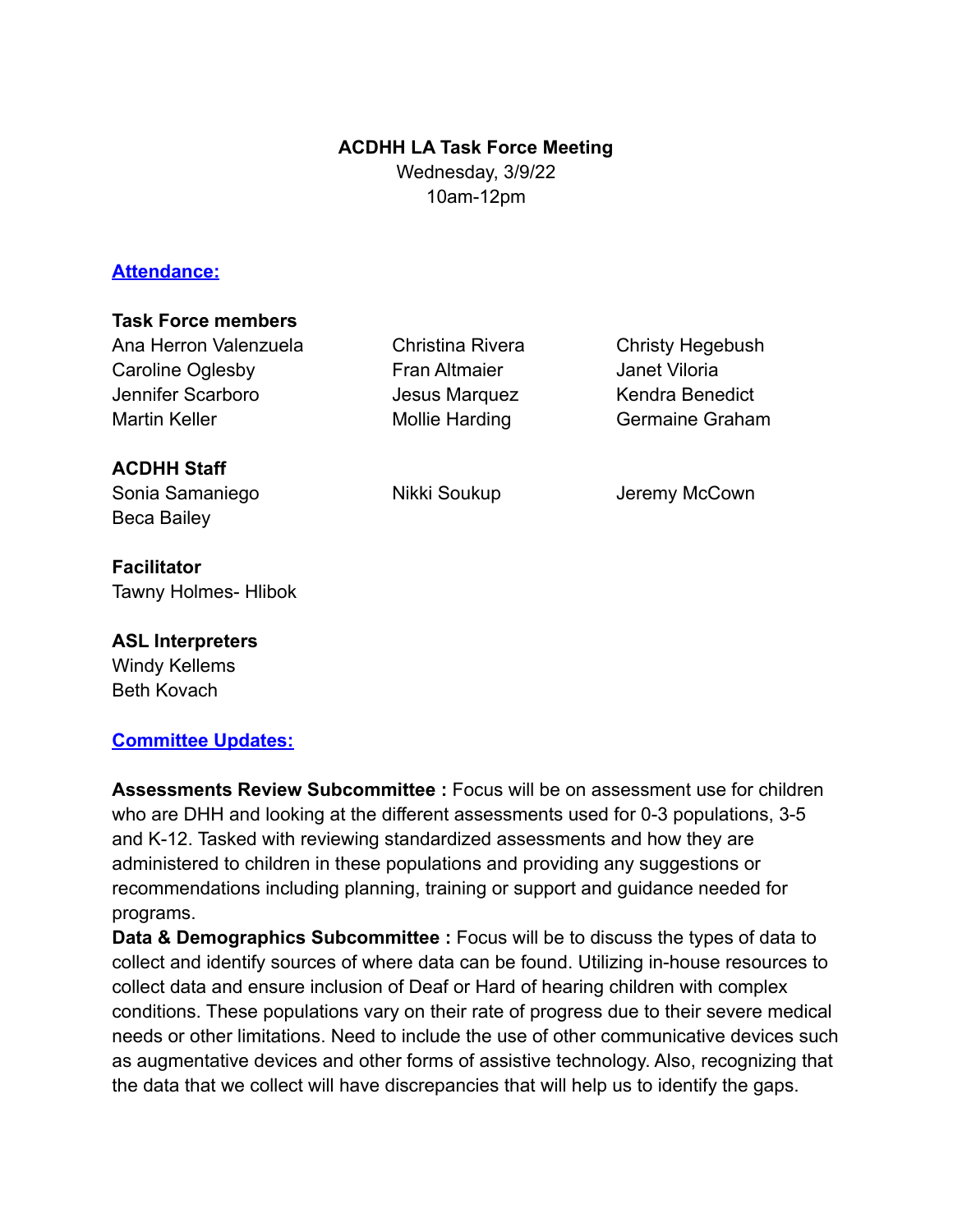**Systematic Connections :** Focus will be to discuss the agencies, professionals and referral process of connecting families to appropriate services when it comes to the diagnosis of a child with a hearing loss. This includes gathering information, sharing resources and understanding the Part C and Part B educational process.

# **Additional Suggestions:**

**Assessments Review Subcommittee:** Identify the assessments currently being used, pros and cons, and what assessments the group would like to see being introduced or used more for the process of collecting literacy and language acquisition data. **Data and Demographics Subcommittee:** Identify the data that we currently have by looking at raw numbers. What information we have: assessment scores, demographics, programs, locations,

**Systematic Connections:** Identify the players, and the process and develop a roadmap from Newborn screening that includes a child's journey until the age of twenty one. Include alternative paths that include referrals to other agencies and other systems.

## **Open Forum Comments/Responses:**

Recommendations for additional community representation on subcommittees have been received through the interest form submissions.

Response to question regarding LeadK model for AZ- Arizona did not use the exact model for LeadK. However, it is a similar concept but not using that exact terminology

ADHS Newborn hearing screening has a sharing agreement with AZEIP to track specific children during their EI process. We may need to think about data sharing agreements between Part C and Part B programs that will allow us to track the same populations through their journey from NBHS, through EI, preschool, school age and evaluate their progress over time.

AZEIP and ADE currently have a collaboration and are looking at this specific process and also including specific identification numbers to assist with tracking. Also, Arizona State Schools for the Deaf and the Blind (ASDB) is one of the service providers for AZEIP along with Foundation for Blind Children (FBC) to provide the vision and hearing services.